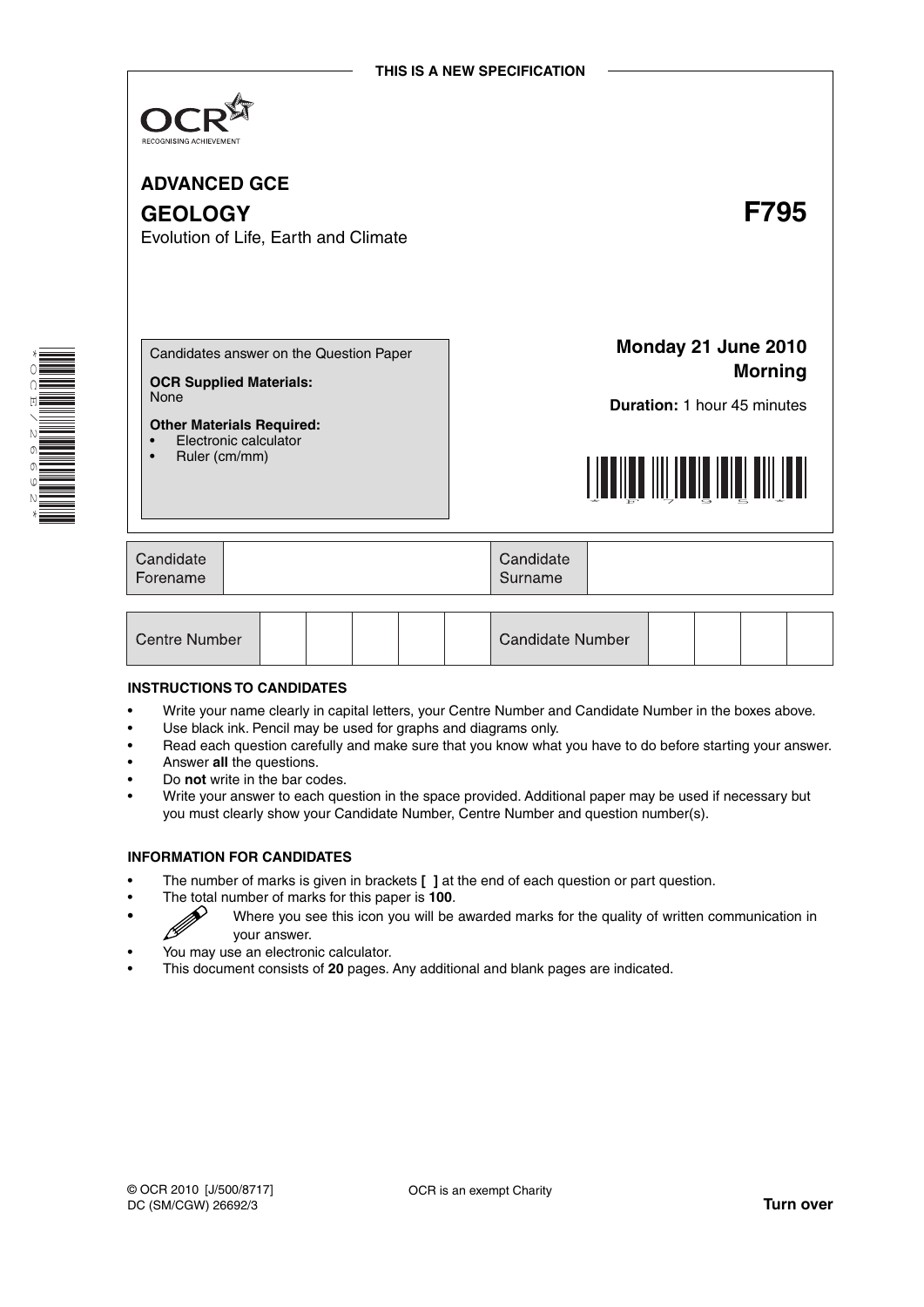## Answer **all** the questions.

**1** The diagram below shows a cephalopod, fossil **A**.



 **(a) (i)** Label the following morphological features on the diagram.

| $\left\lceil 3 \right\rceil$                                                              | rib | protoconch | aperture |                                                |      |     |
|-------------------------------------------------------------------------------------------|-----|------------|----------|------------------------------------------------|------|-----|
|                                                                                           |     |            |          | Describe the type of coiling seen in fossil A. | (ii) |     |
|                                                                                           |     |            |          |                                                |      |     |
| the The sutual incolated association of contract income in the cross of a love that it is |     |            |          |                                                |      | 761 |

 **(b) (i)** The suture lines of cephalopods evolved over time. In the space below, draw labelled diagrams to illustrate the differences between the suture lines of an ammonite and a goniatite.

| ammonitic suture | goniatitic suture |
|------------------|-------------------|
|                  |                   |
|                  |                   |
|                  | $[3]$             |

 **(ii)** Which of the following cephalopods had the simplest suture? Circle the correct answer.

|       | ammonite                                                      | ceratite | nautiloid |  |
|-------|---------------------------------------------------------------|----------|-----------|--|
| (iii) | What function do the following features have in a cephalopod? |          |           |  |
|       |                                                               |          |           |  |
|       |                                                               |          |           |  |
|       |                                                               |          |           |  |
|       |                                                               |          |           |  |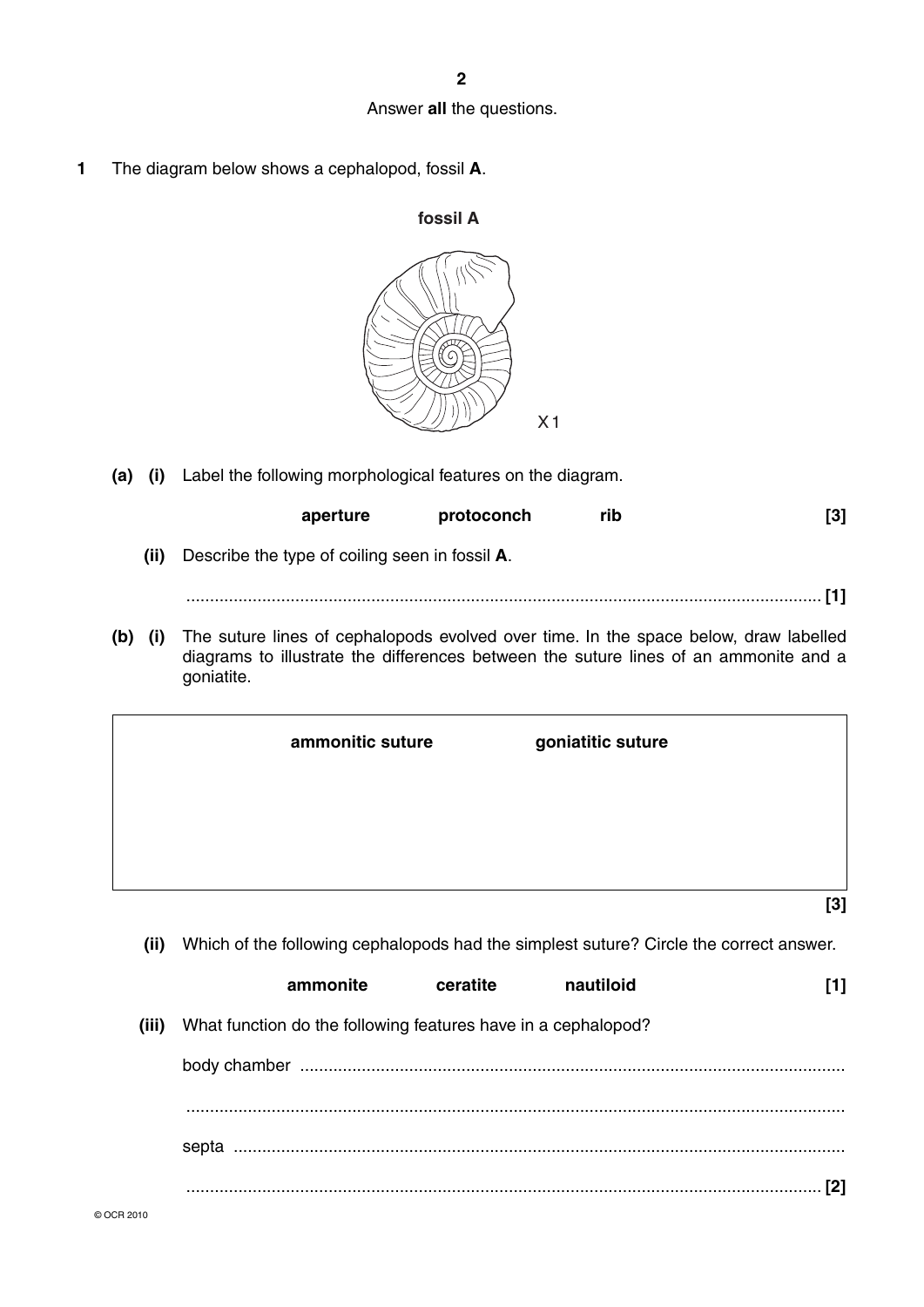$(iv)$ Describe one different evolutionary change that occurred in the cephalopods. You may use diagrams to illustrate your answer.

(c) Modern day cephalopods, such as Nautilus, can move vertically and horizontally in the water column. Explain how this movement is brought about. (d) Describe how modern day cephalopods feed. [Total: 19]

**Turn over**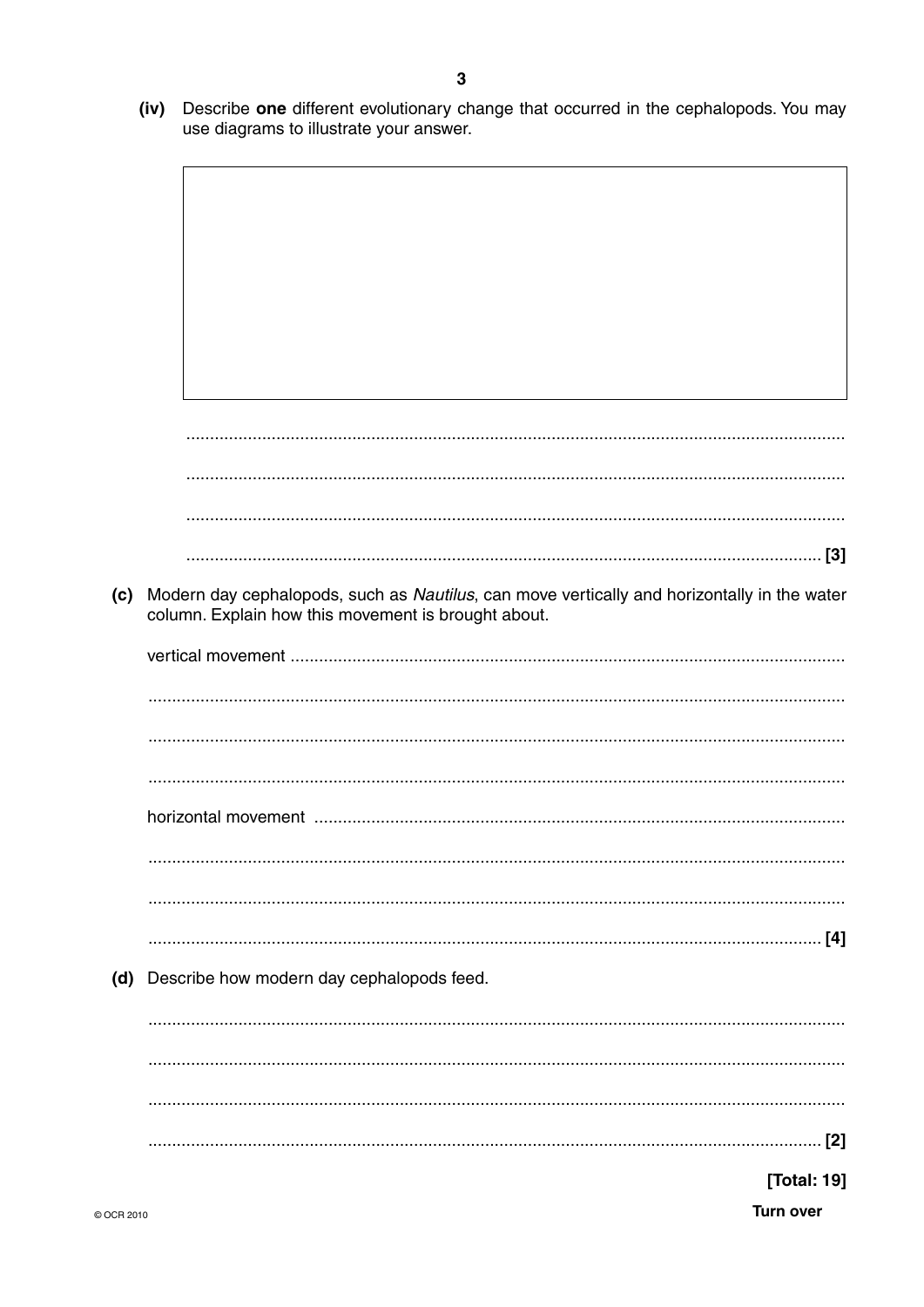**2** Fossils **B** and **C** are both arthropods.



- **(a) (i)** To what class do both fossils **B** and **C** belong?
	- **(ii)** Label the following morphological features on the appropriate diagram.

| compound eye | genal spine | glabella | facial suture |     |
|--------------|-------------|----------|---------------|-----|
|              |             |          |               | [4] |
|              |             |          |               |     |

...................................................................................................................................... **[1]**

- **(iii)** Shade the pygidium on fossil **B**. **[1]**
- **(b)** The diagram below shows a cross section through part of the thorax of fossil **B**.



 **(i)** Label the following morphological features.



**[2]**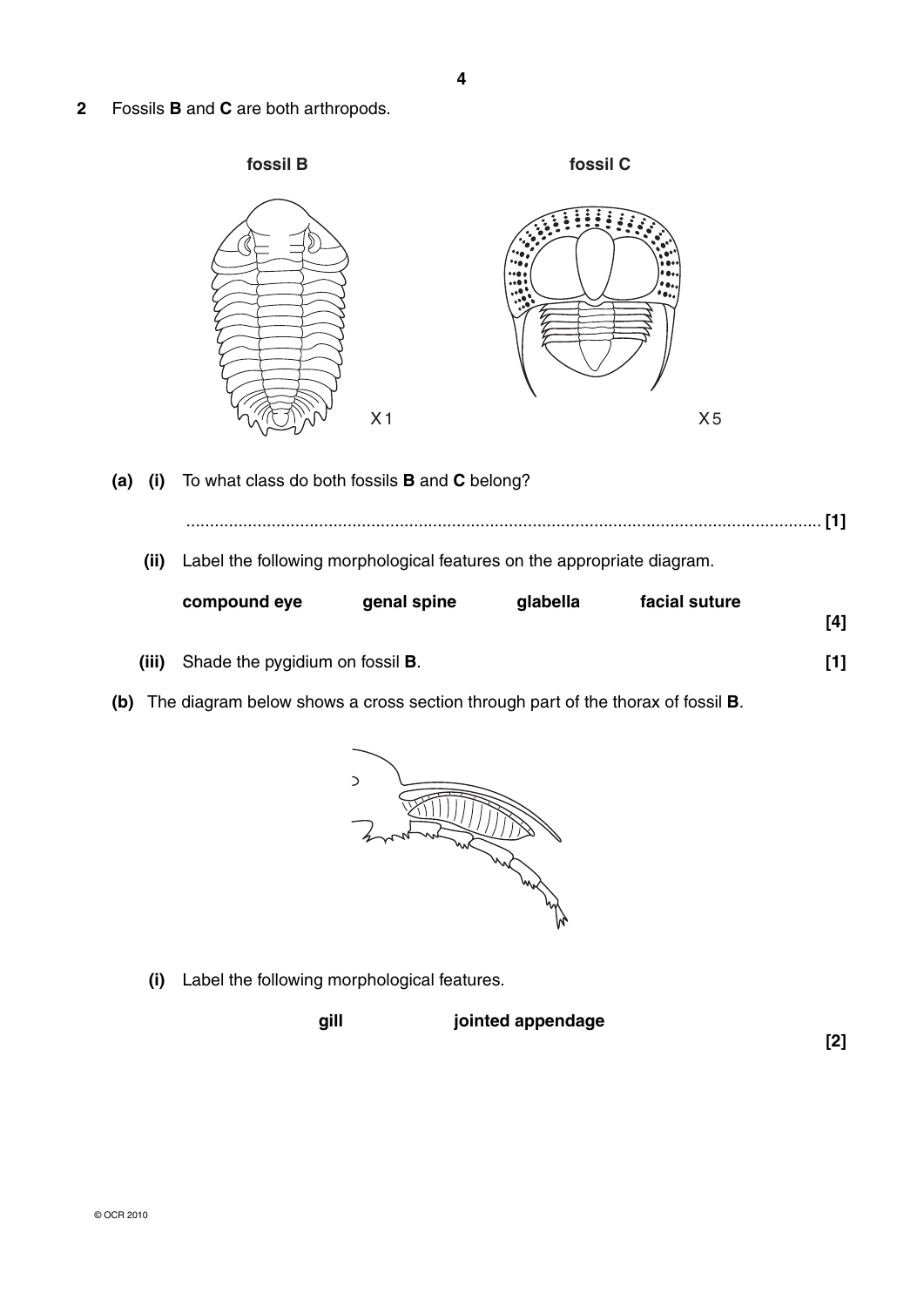|     | (ii) | Describe how fossil <b>B</b> moved around when it was alive.                                                                  |
|-----|------|-------------------------------------------------------------------------------------------------------------------------------|
|     |      |                                                                                                                               |
|     |      |                                                                                                                               |
|     |      |                                                                                                                               |
|     |      |                                                                                                                               |
| (c) |      | Describe and explain the morphological features that trilobites have evolved to enable them<br>to live in the following ways. |
|     |      |                                                                                                                               |
|     |      |                                                                                                                               |
|     |      |                                                                                                                               |
|     |      |                                                                                                                               |
|     |      |                                                                                                                               |
|     |      |                                                                                                                               |
|     |      |                                                                                                                               |
|     |      |                                                                                                                               |
|     |      |                                                                                                                               |
|     |      |                                                                                                                               |
|     |      |                                                                                                                               |
|     |      |                                                                                                                               |
|     |      | [Total: 16]                                                                                                                   |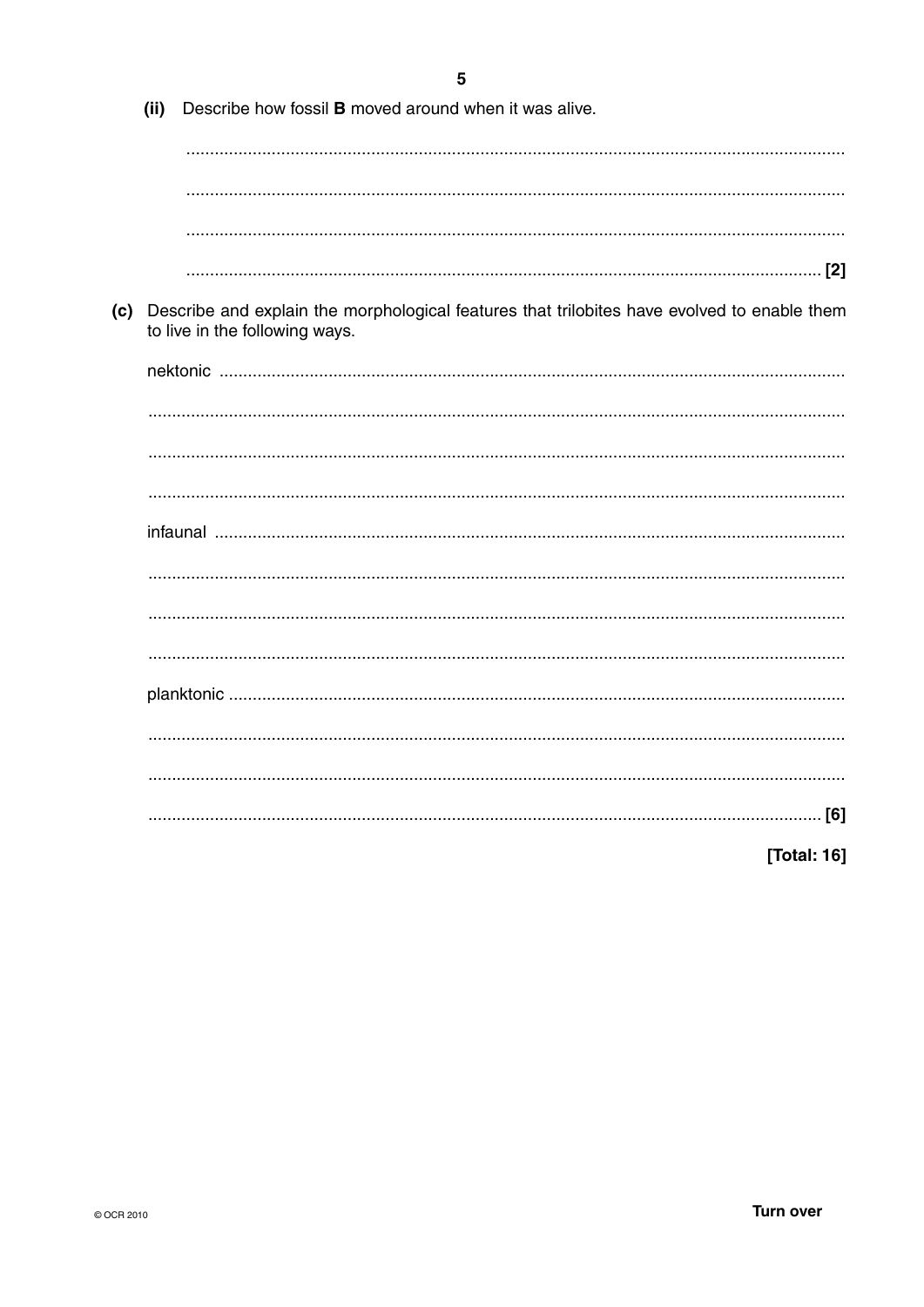**3 (a)** Fossils were collected from two different locations (**1** and **2**) from rocks of the same age. The percentage of each assemblage was recorded in the table below.

|                                          |            | percentage (%) of assemblage |
|------------------------------------------|------------|------------------------------|
| fossil type                              | location 1 | location 2                   |
| bivalve (thick ribbed)                   | 50         | O                            |
| bivalves (smooth)                        | 0          | 30                           |
| brachiopods                              | 35         | 52                           |
| echinoids                                | 15         | ∩                            |
| belemnites                               | 0          | 5                            |
| ammonites                                | O          | 13                           |
| % of total which are<br>unbroken fossils | 30         | 60                           |

 **(i)** What percentage of the fossils in the assemblage from location **2** were free swimming?

..................................................... % **[1]**

 **(ii)** Complete the bar chart to show the differences in fossil assemblages between locations **1** and **2**.

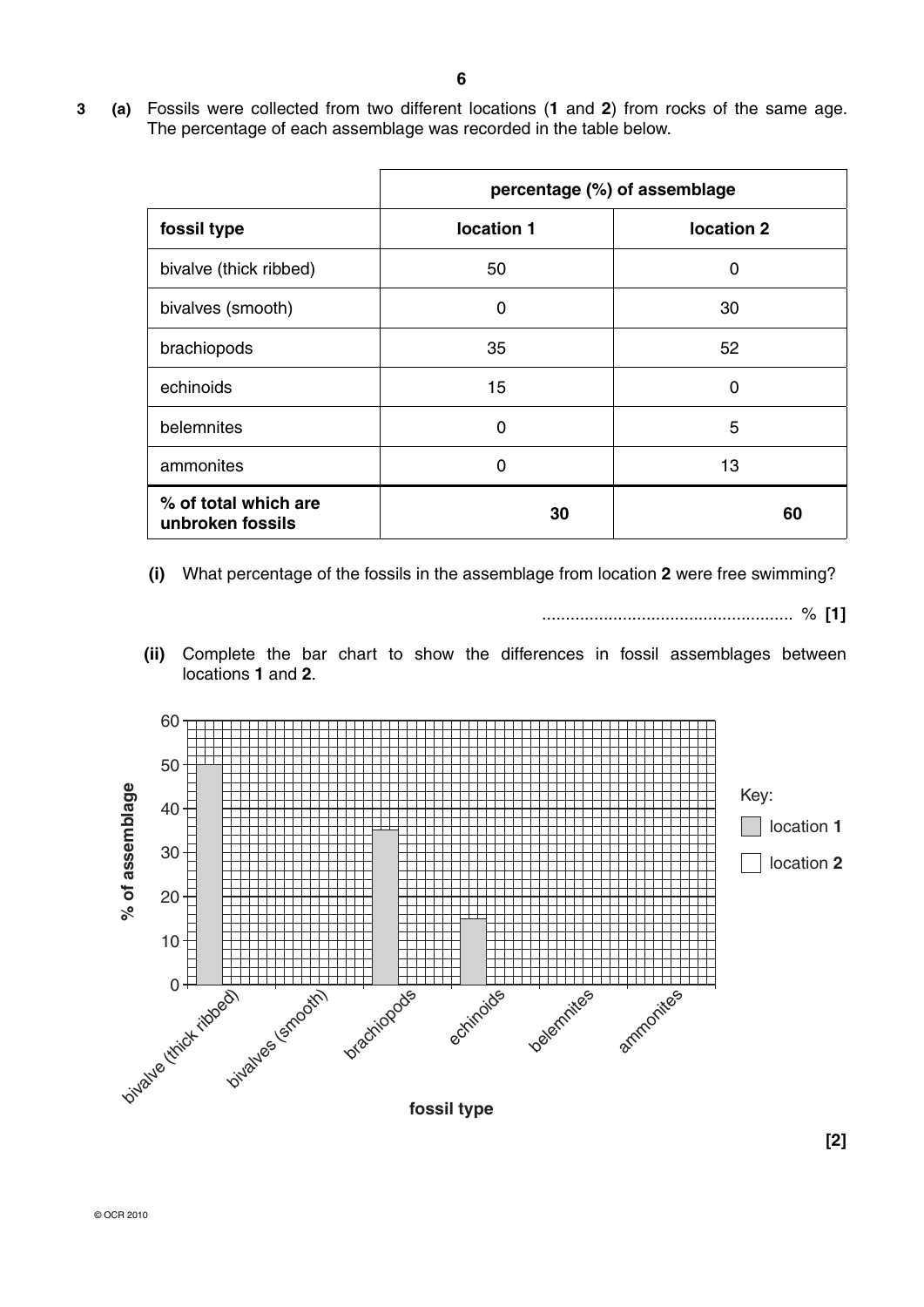(iii) Describe the type of environment in which the assemblage from location 2 was laid down. Give two reasons for your answer.

# **QUESTION 3b(i) STARTS ON PAGE 8**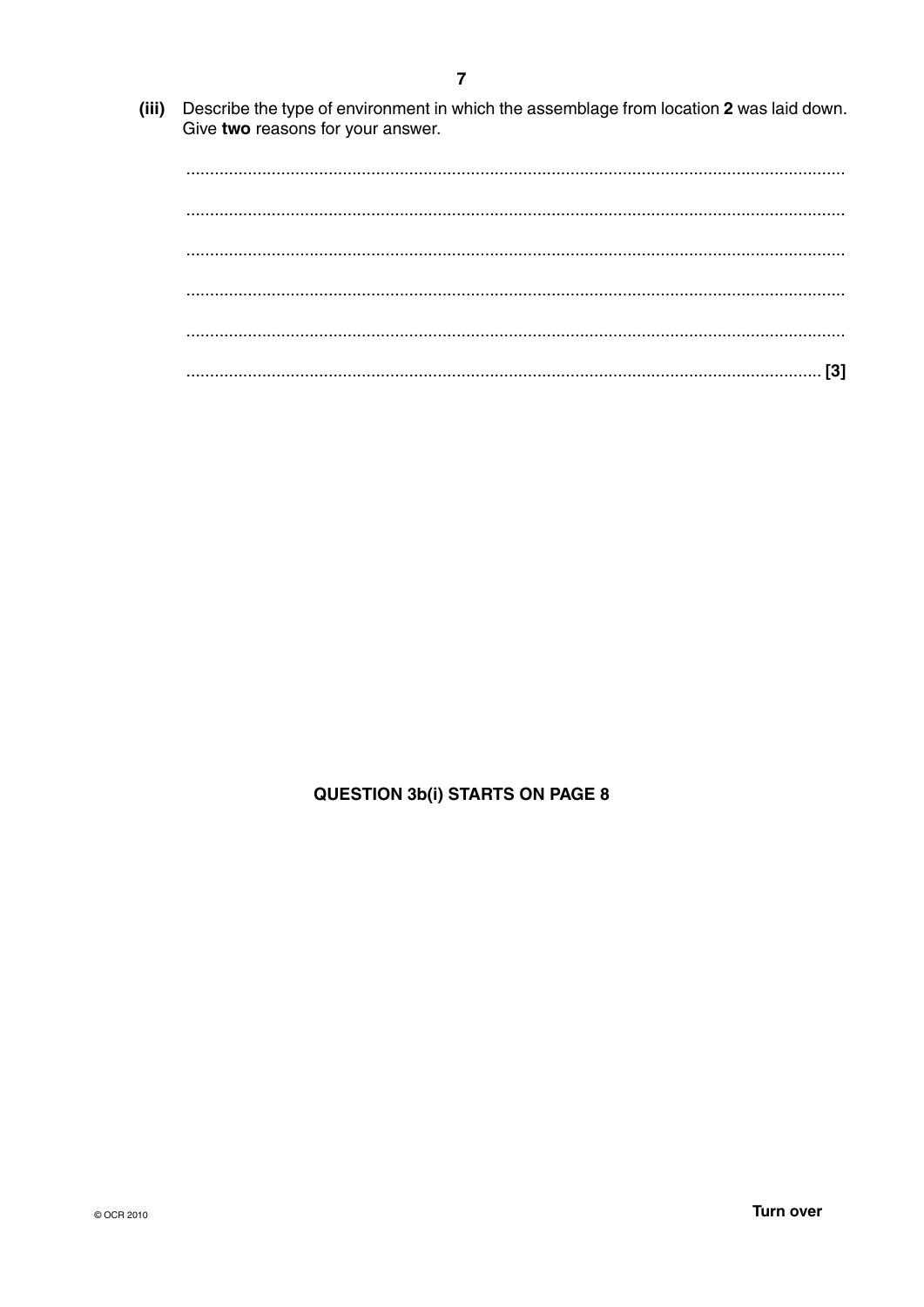**(b) (i)** The table below shows a list of fossil features that can be found in either brachiopods, bivalves or both. Place a tick in the correct box to indicate if the features listed are present.

|                                    | brachiopod | bivalve |
|------------------------------------|------------|---------|
| lophophore                         |            |         |
| ligament                           |            |         |
| permanent gape between shells      |            |         |
| made of $CaCO3$                    |            |         |
| diductor and adductor muscle scars |            |         |
| zig-zag commisure                  |            |         |

**[5]**

 **(ii)** In the space below, draw labelled diagrams to show an external view of a deep burrowing bivalve.

**[3]**

 **(iii)** Describe **two** features found in attached bivalves but are absent from burrowers.

| [Total: 16] |  |
|-------------|--|
|             |  |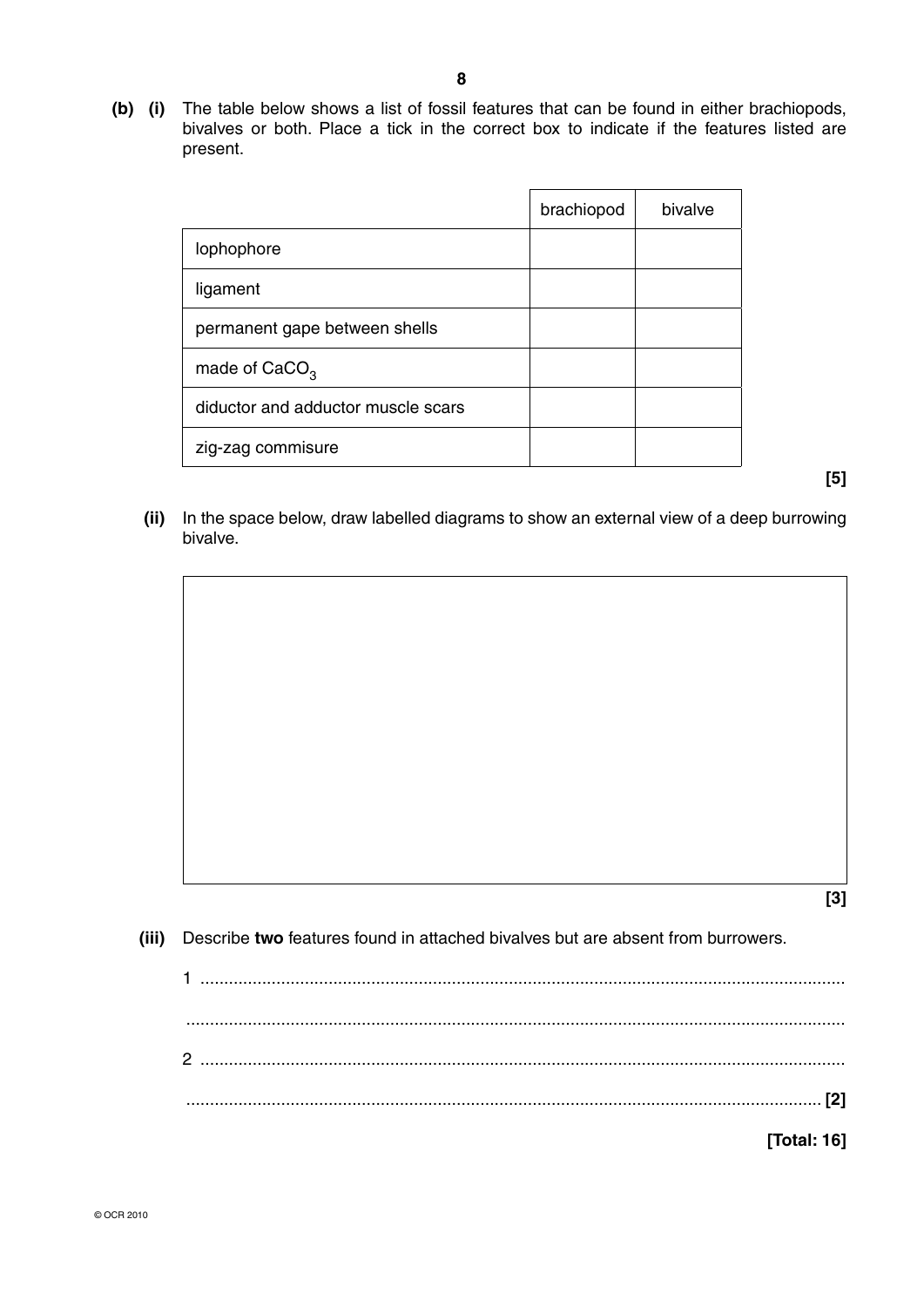The map below shows the present day global distribution of colonial coral reefs (solid circles) and  $\overline{\mathbf{4}}$ the distribution of reefs that were present during the Lower Carboniferous (open circles).



 $(a)$   $(i)$ Explain the difference between the global distribution of coral reefs at the present day and in the Lower Carboniferous.

 $(ii)$ Describe in detail the conditions that corals require to develop major coral reefs.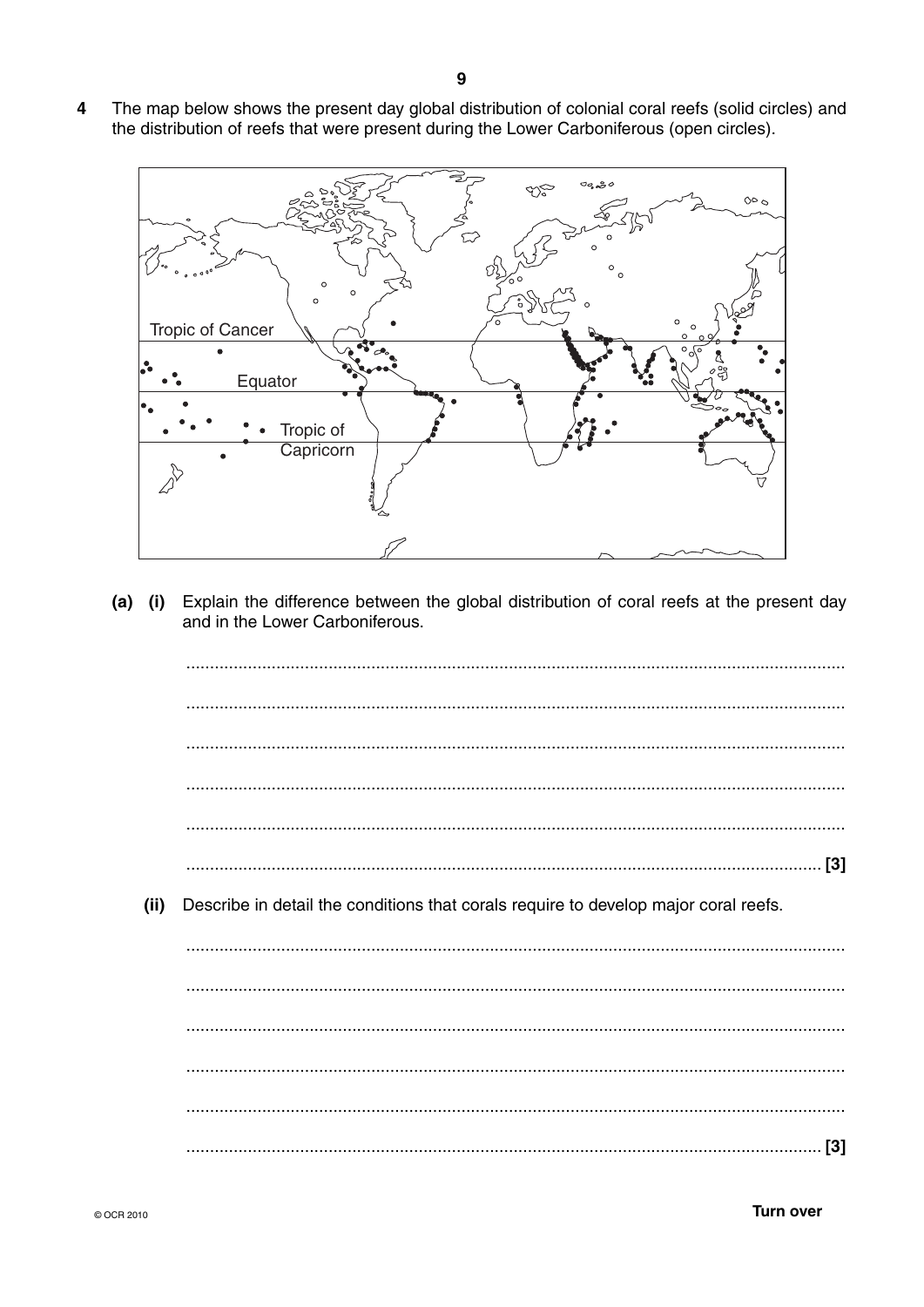(iii) Draw a labelled diagram of a Carboniferous rugose solitary coral in the space below.



- $[3]$
- (b) Fossil fragments D and E are found in rocks from the Carboniferous Period.

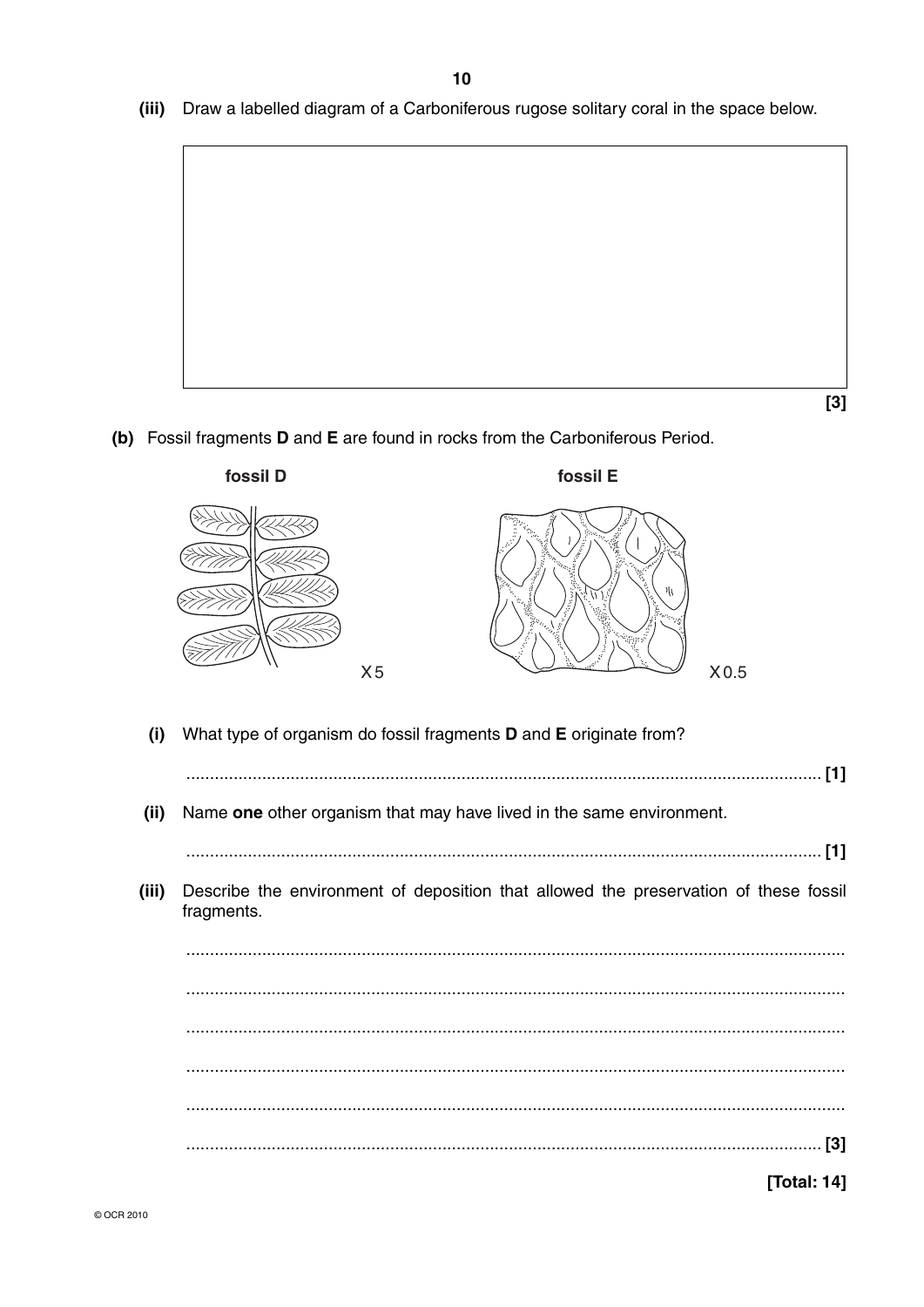- (a) Earth's climate is not static, but has changed throughout geological history. Changes in climate 5 have led to "Icehouse Earth" and "Greenhouse Earth" conditions.
	- Define the term climate.  $(i)$ What are the characteristics of an "Icehouse Earth"?  $(ii)$ (b) The diagram below shows a field sketch through a coastal section in Scotland.



Explain how raised beaches are thought to have formed as a result of isostatic changes  $(i)$ in sea level.

 $(ii)$ Suggest how changes in the spreading rates at mid ocean ridges can affect sea level.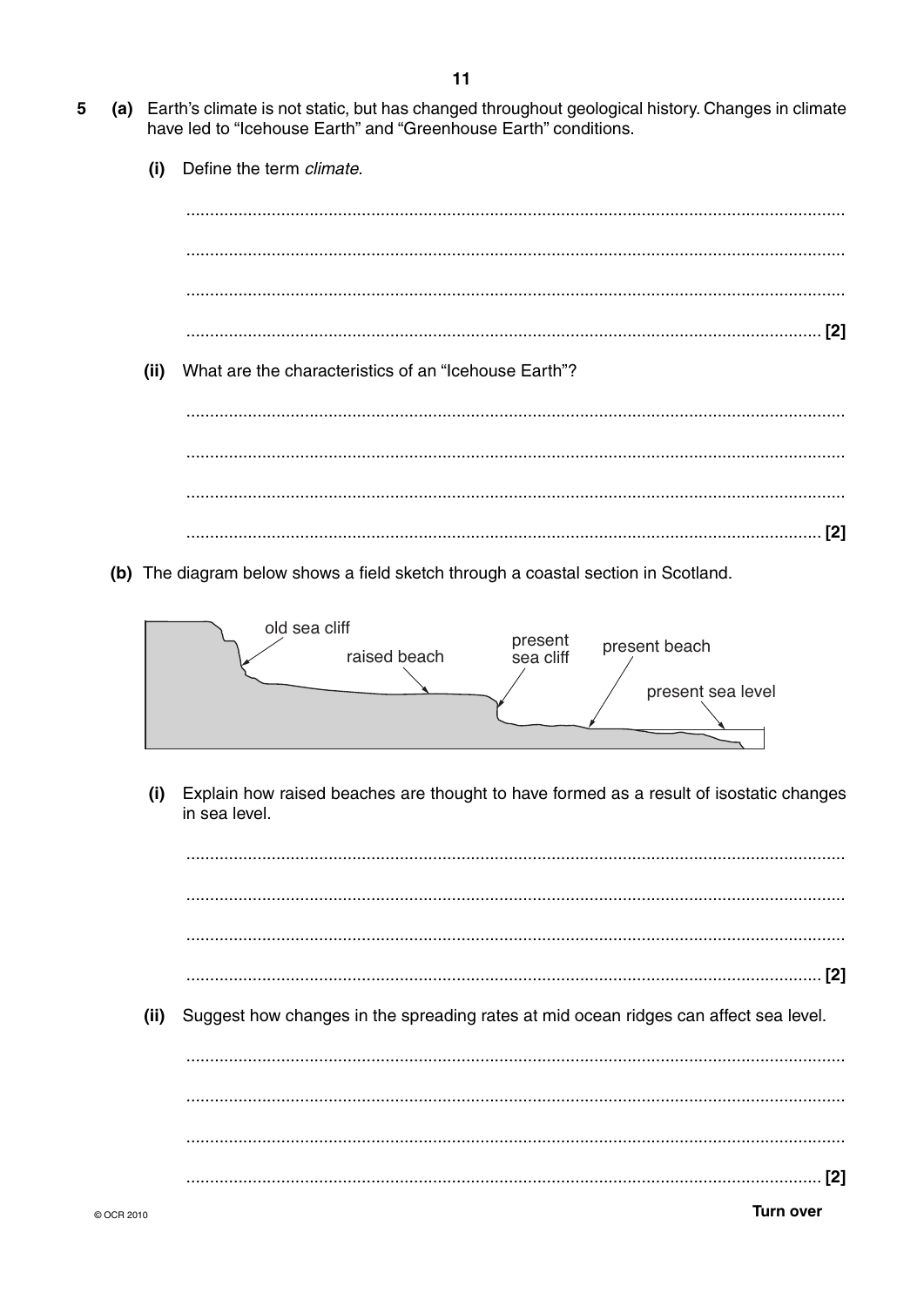**(iii)** Explain the relationship between sea level and climatic change.

 ........................................................................................................................................... ........................................................................................................................................... ...................................................................................................................................... **[2]**

 **(c)** The diagram shows data on species diversity (numbers of microplankton), relative sea level and the position of major extinction events for part of the geological column.



- **(i)** Mark with an **X** on the sea level curve diagram, a time where the Earth's land area was of greatest extent. **[1]**
- **(ii)** Describe the general relationship between species diversity and relative sea level.

 ........................................................................................................................................... ...................................................................................................................................... **[1]**

**12**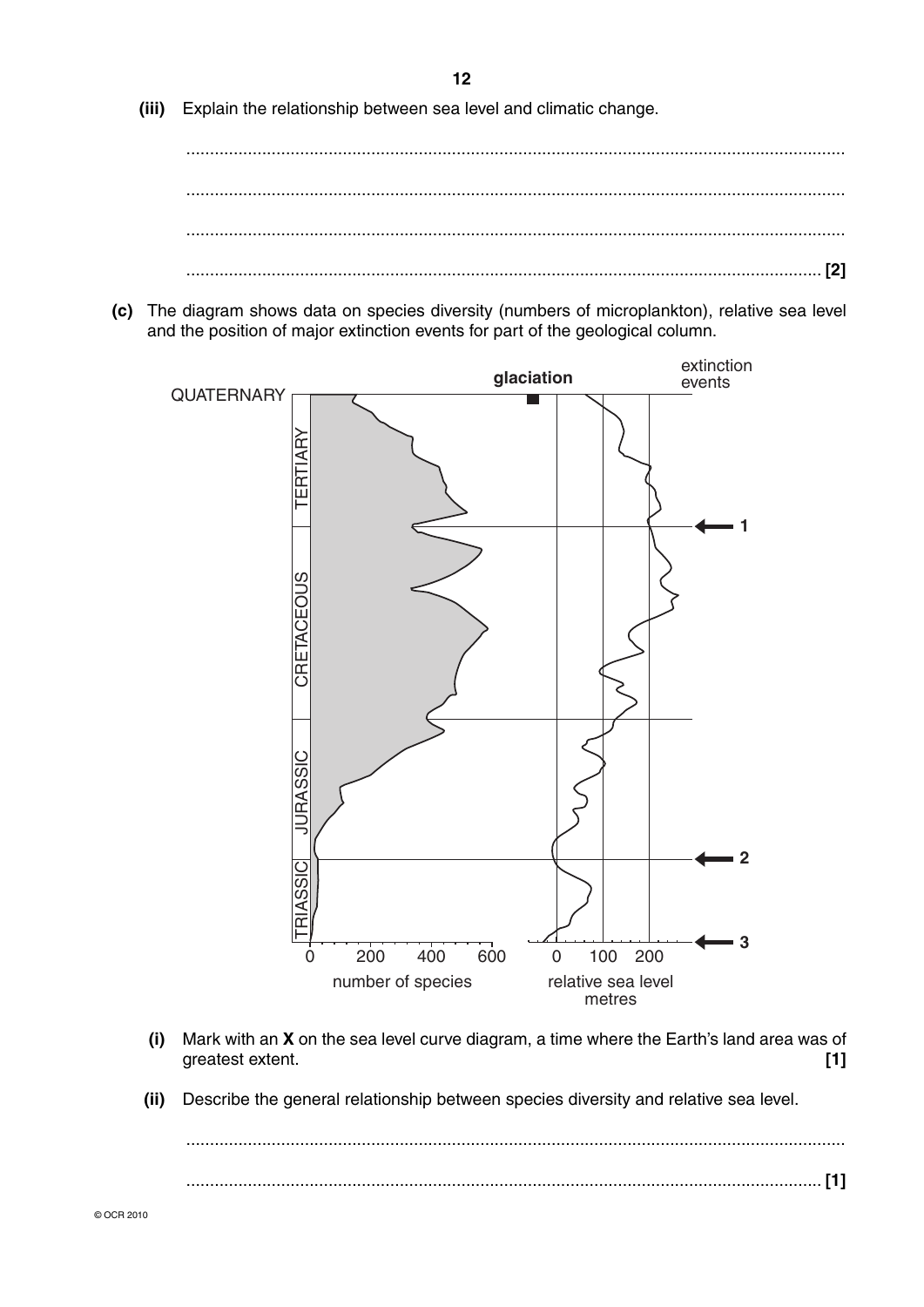- (iii) What additional factor other than sea level change might have caused a decrease in species diversity for extinction event 1? (d) Microplankton can become microfossils. Outline the uses of microfossils in stratigraphy.
	-

[Total: 15]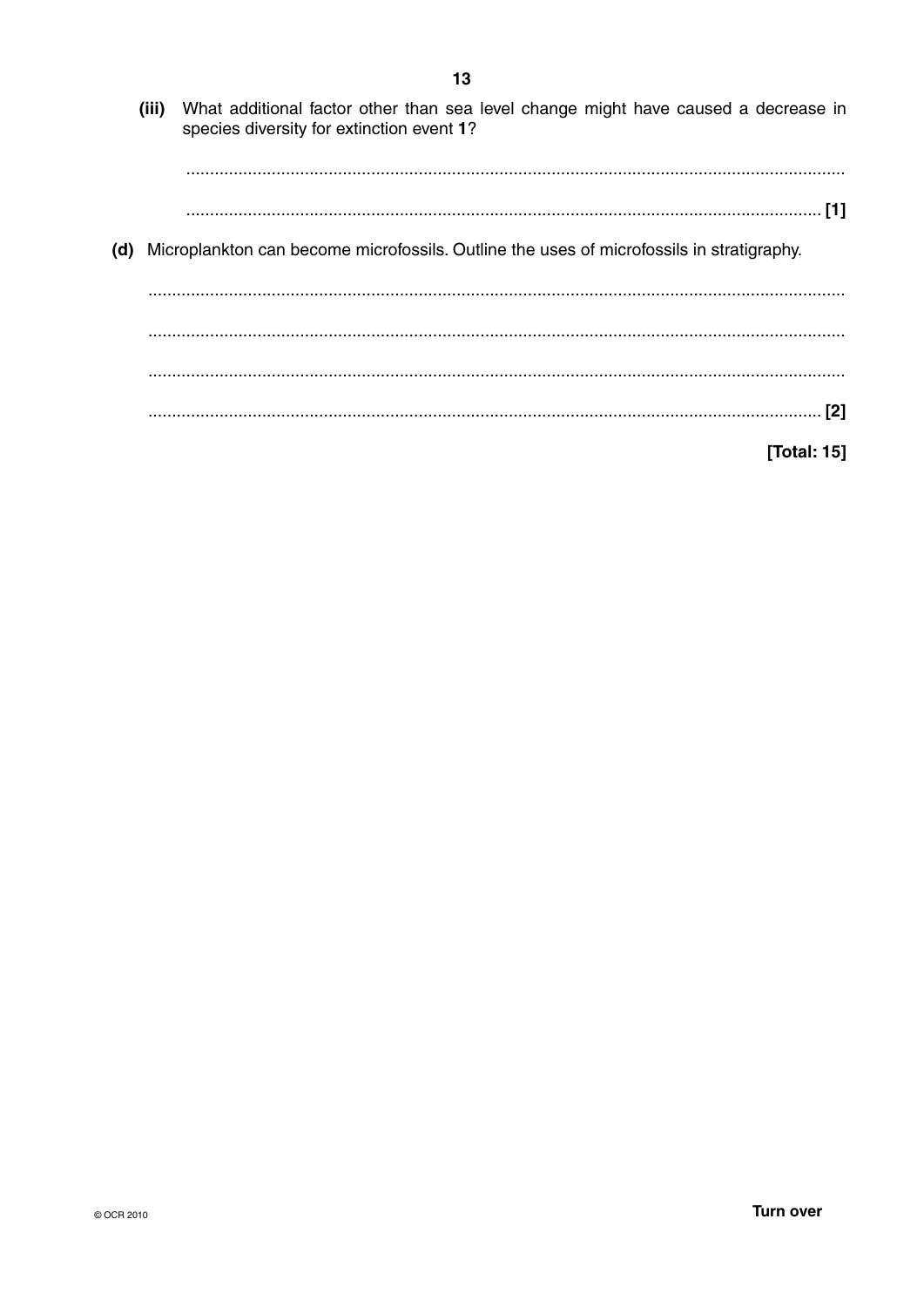$6\phantom{a}$ Write an account of the mass extinction event at the Permo-Triassic boundary. Describe the main characteristics and the possible causes of this extinction event.

| P | You should structure your answer to include evidence for each possible cause. |
|---|-------------------------------------------------------------------------------|
|   |                                                                               |
|   |                                                                               |
|   |                                                                               |
|   |                                                                               |
|   |                                                                               |
|   |                                                                               |
|   |                                                                               |
|   |                                                                               |
|   |                                                                               |
|   |                                                                               |
|   |                                                                               |
|   |                                                                               |
|   |                                                                               |
|   |                                                                               |
|   |                                                                               |
|   |                                                                               |
|   |                                                                               |
|   |                                                                               |
|   |                                                                               |
|   |                                                                               |
|   |                                                                               |
|   |                                                                               |
|   |                                                                               |
|   |                                                                               |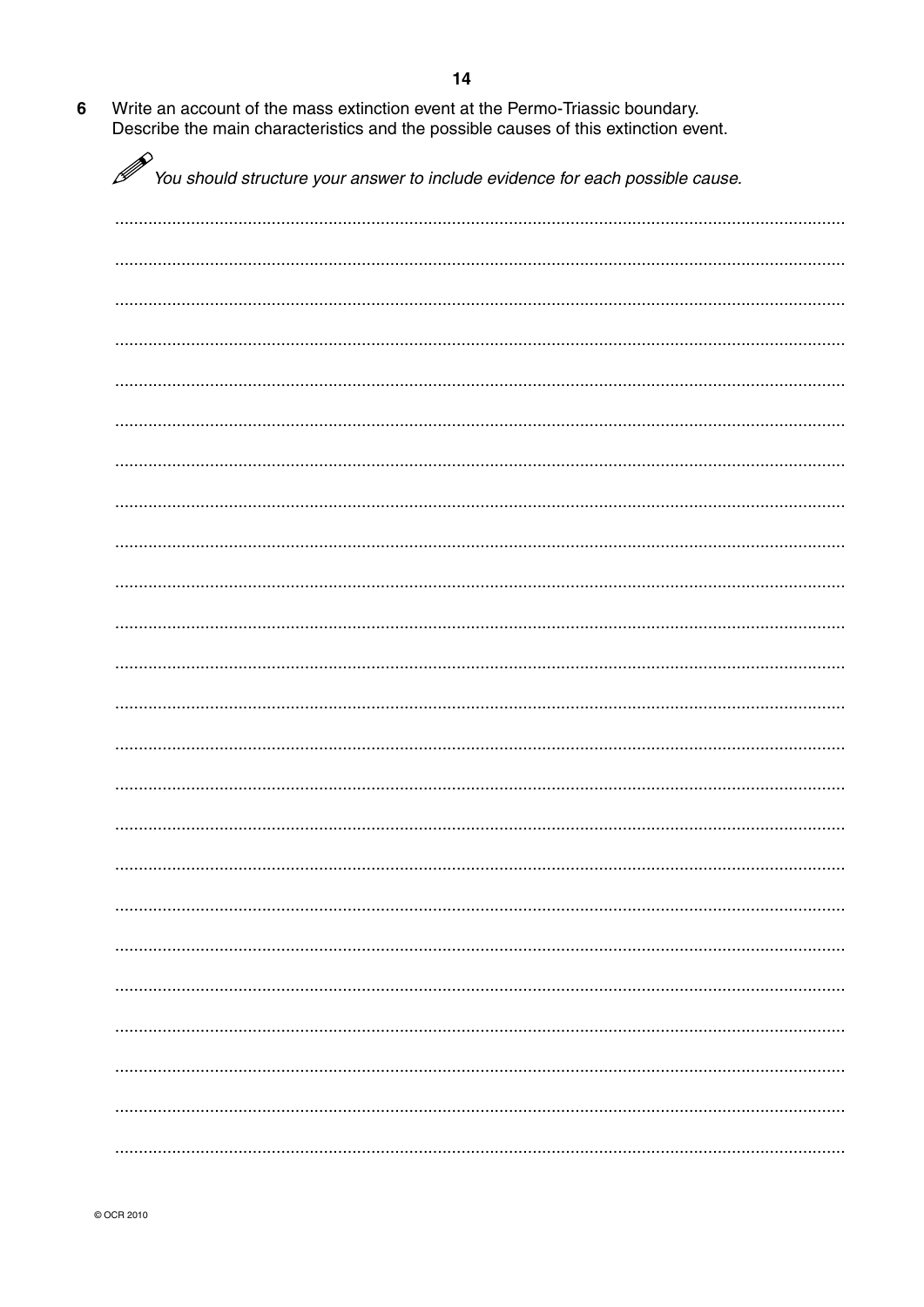[Total: 10]

# **QUESTION 7 STARTS ON PAGE 16**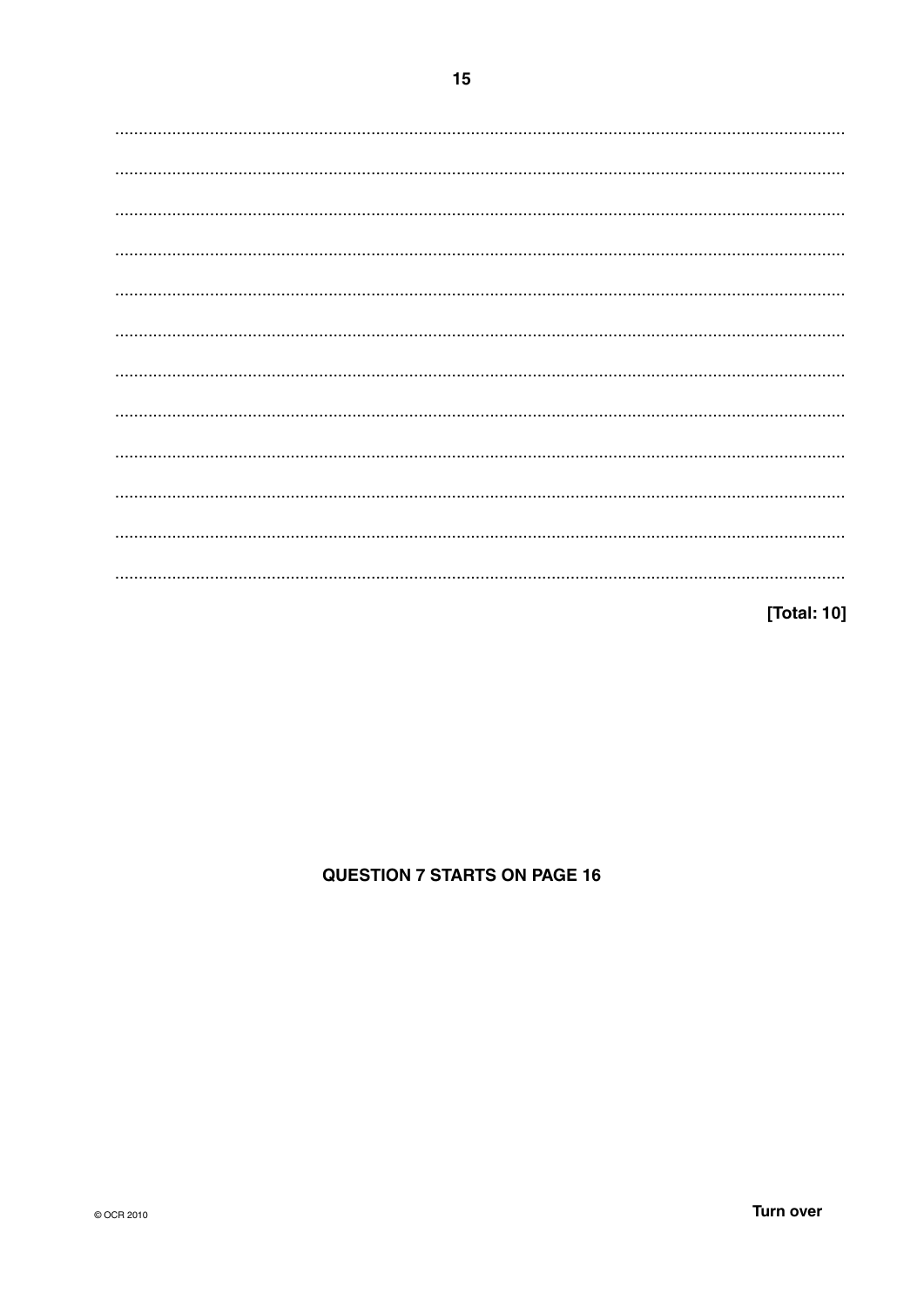- $\overline{7}$ Describe how the following can be used as methods to date rocks:
	- a way up structure  $\bullet$
	- included fragments  $\bullet$
	- a cross cutting relationship.  $\bullet$

 $\mathscr{P}$ y<br>You should structure your answer with diagrams to show the age relationships.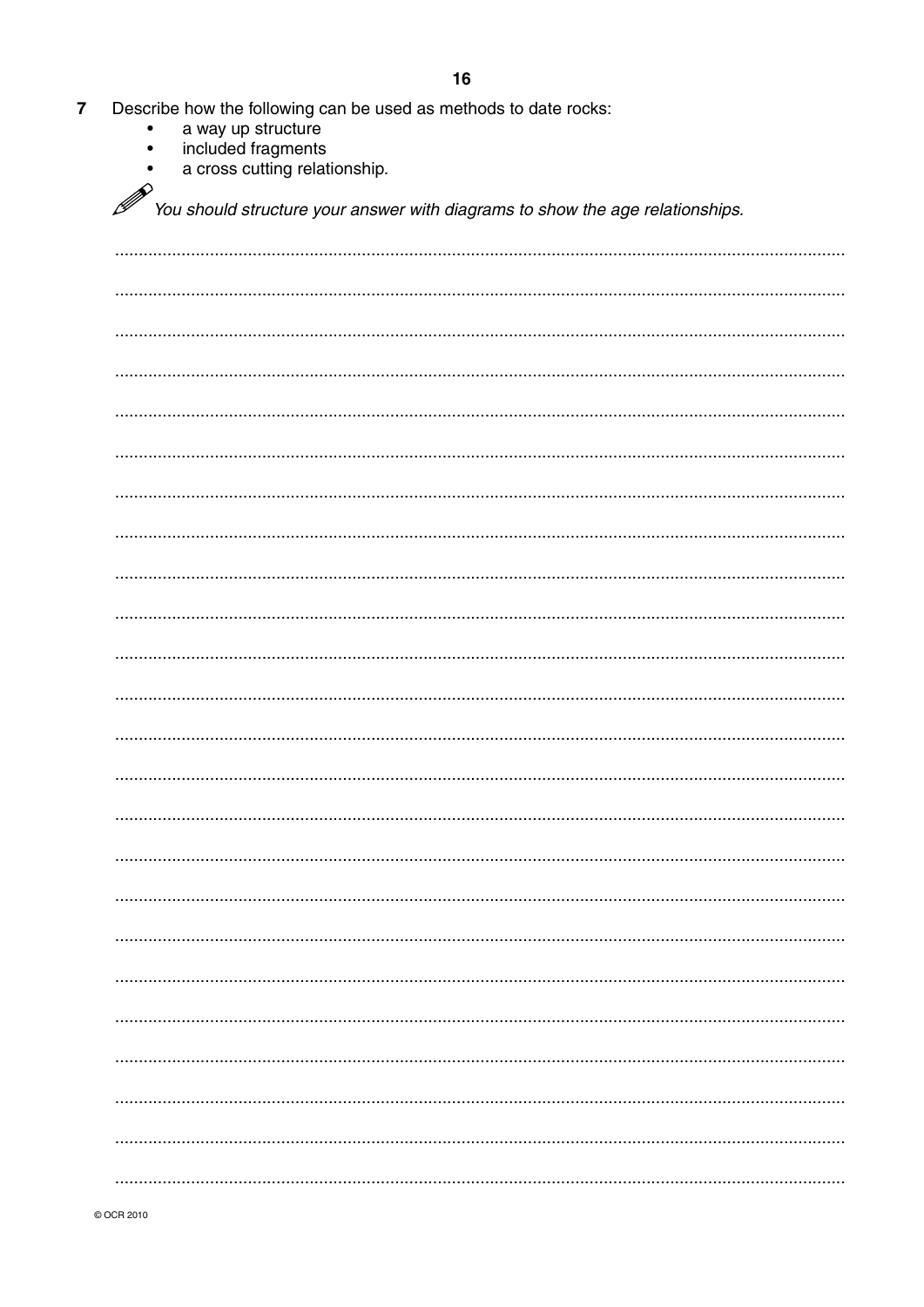[Total: 10]

**END OF QUESTION PAPER**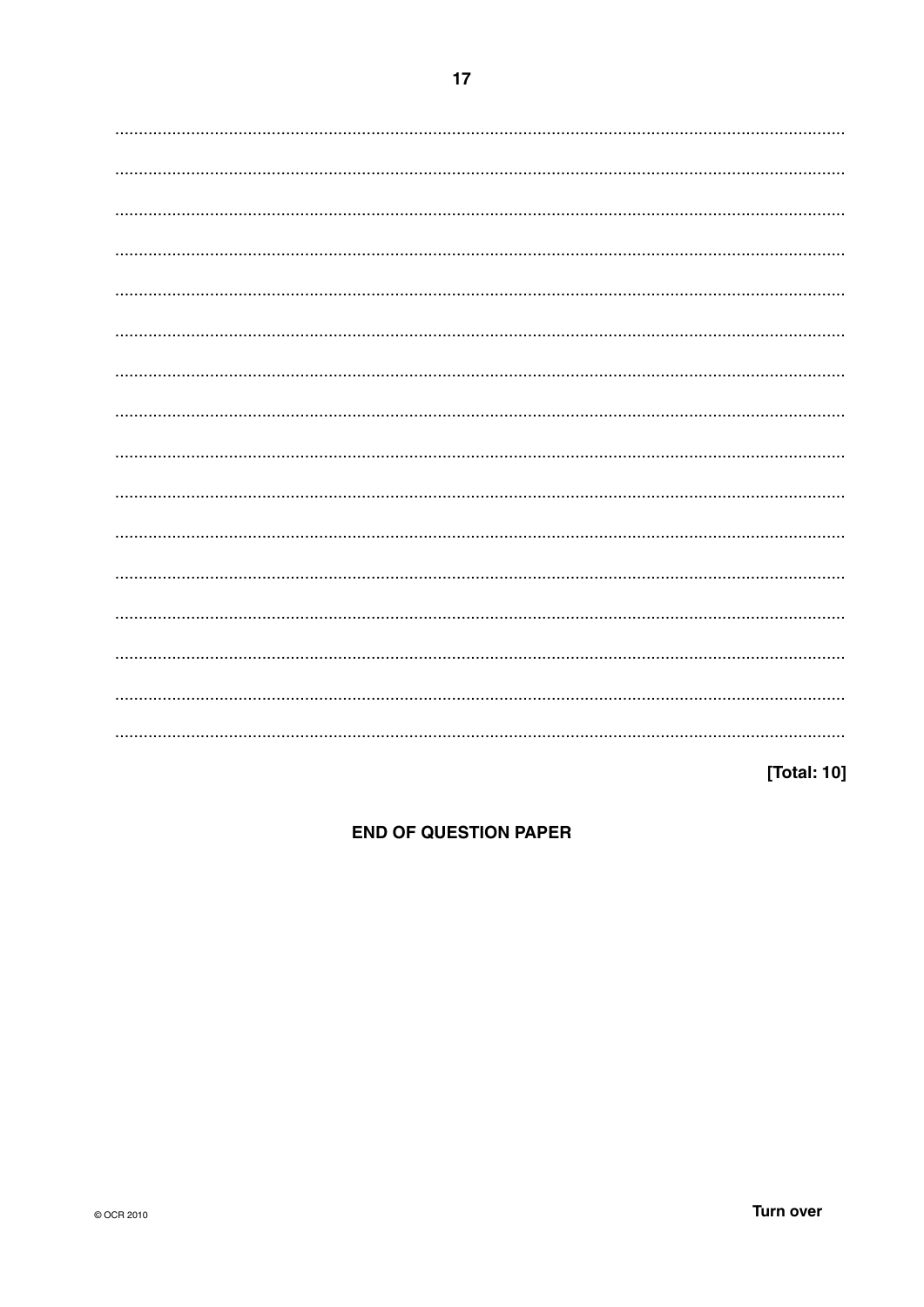## **ADDITIONAL PAGE**

If additional space is required, you should use the lined pages below. The question number(s) must be clearly shown.

© OCR 2010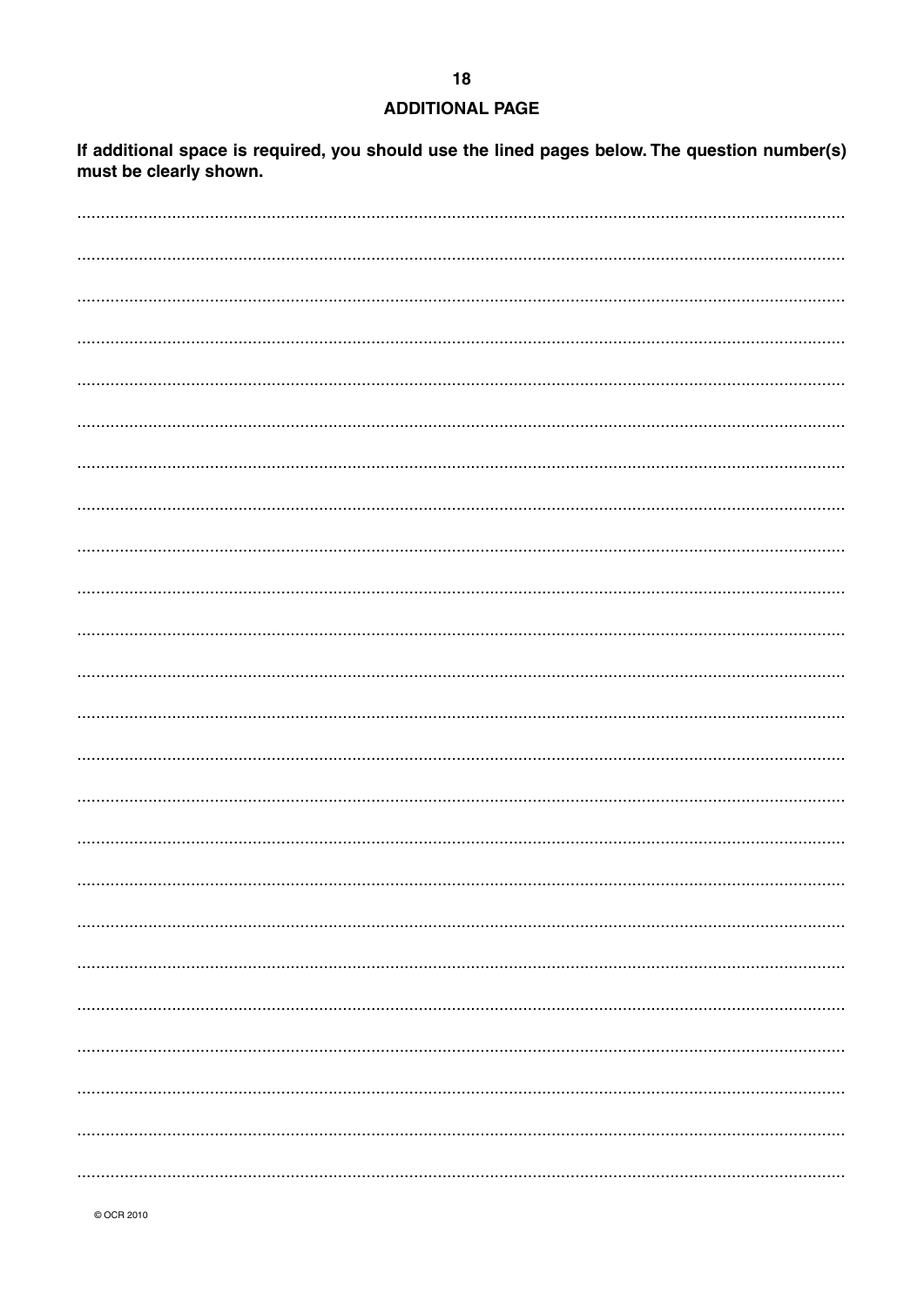| <b>ADDITIONAL PAGE</b> |  |
|------------------------|--|
|                        |  |

© OCR 2010